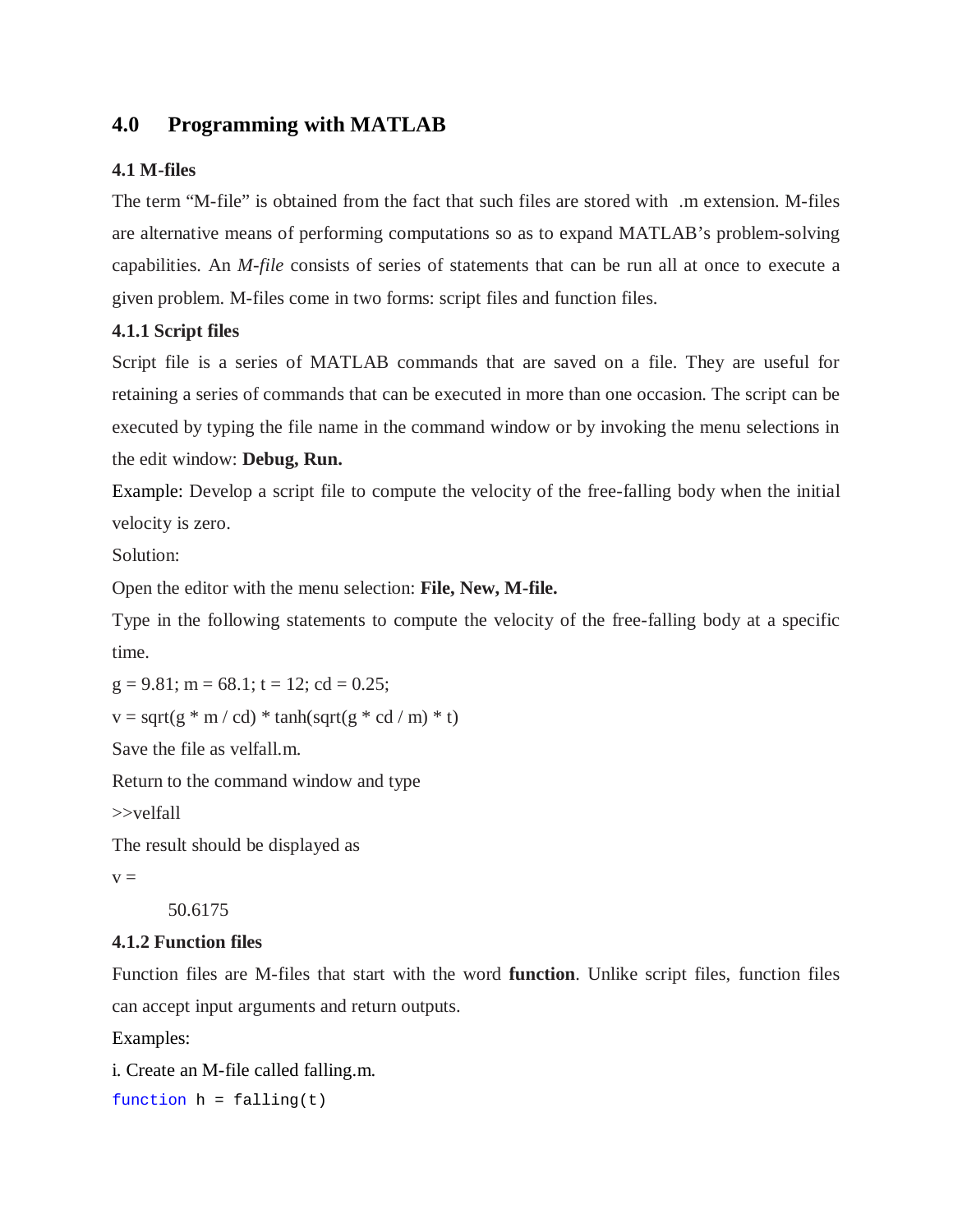```
GRAVITY = 32;
h = 1/2*GRAVITY*t.^2;
at the command window, type
y = falling((0:1:5)');
ii. function w = twosum(x,y)w = x+y;type on the command window
\Rightarrow twosum(1,2)\Rightarrow x = [1 2]; y = [3 4];
>> twosum(x,y)
\Rightarrow A = [1 2; 3 4]; B = [5 6; 7 8];
>> twosum(A, B);
iii. function s = threesum(x,y,z) threesum Add three variables
% and return the result
s = x+y+z;>> a = threesum(1,2,3);>> b= threesum(7,8,9);
iv. function [s,p] = addmult(x,y)% addmult Compute sum and product
% of two matrices
s = x+y;p = x * y;\Rightarrow [a,b] = addmult(3,2)
>> v = \text{addmult}(3,2)
```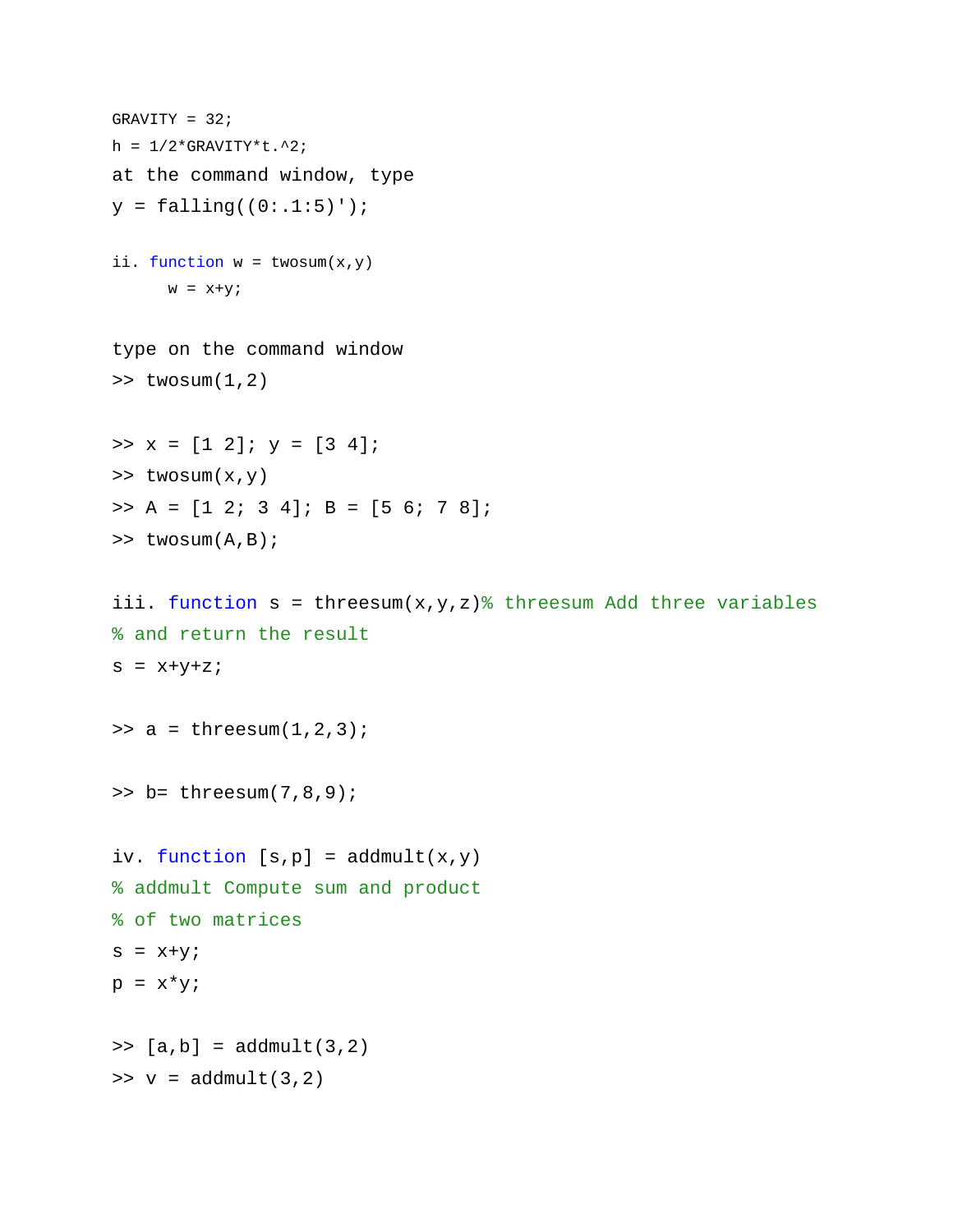## **4.2 Flow Control**

MATLAB flow control consists of the following:

**•**if statements **•**switch statements **•**for loops **•**while loops **•**continue statements **•**break statements

# **if**

The **if** statement is fundamental in decision-making for all computing languages. It evaluates a logical expression and executes a group of statements when the expression is *true*. The optional **elseif** and **else** keywords provide for the execution of alternate groups of statements. An end keyword, which matches the if, terminates the last group of statements.

e.g:

```
i. x = 0if x == 0disp( 'x equals zero' )
    end
ii. x = 2iif x < 0disp( 'neg' )
     else disp( 'non-neg' )
     end
```
iii. MATLAP script to compute the root of a quadratic equation

```
ax^{2} + bx + c = 0.a = 2ib = -10;c = 12;d = b^2 - 4*ac;if a \sim = 0
```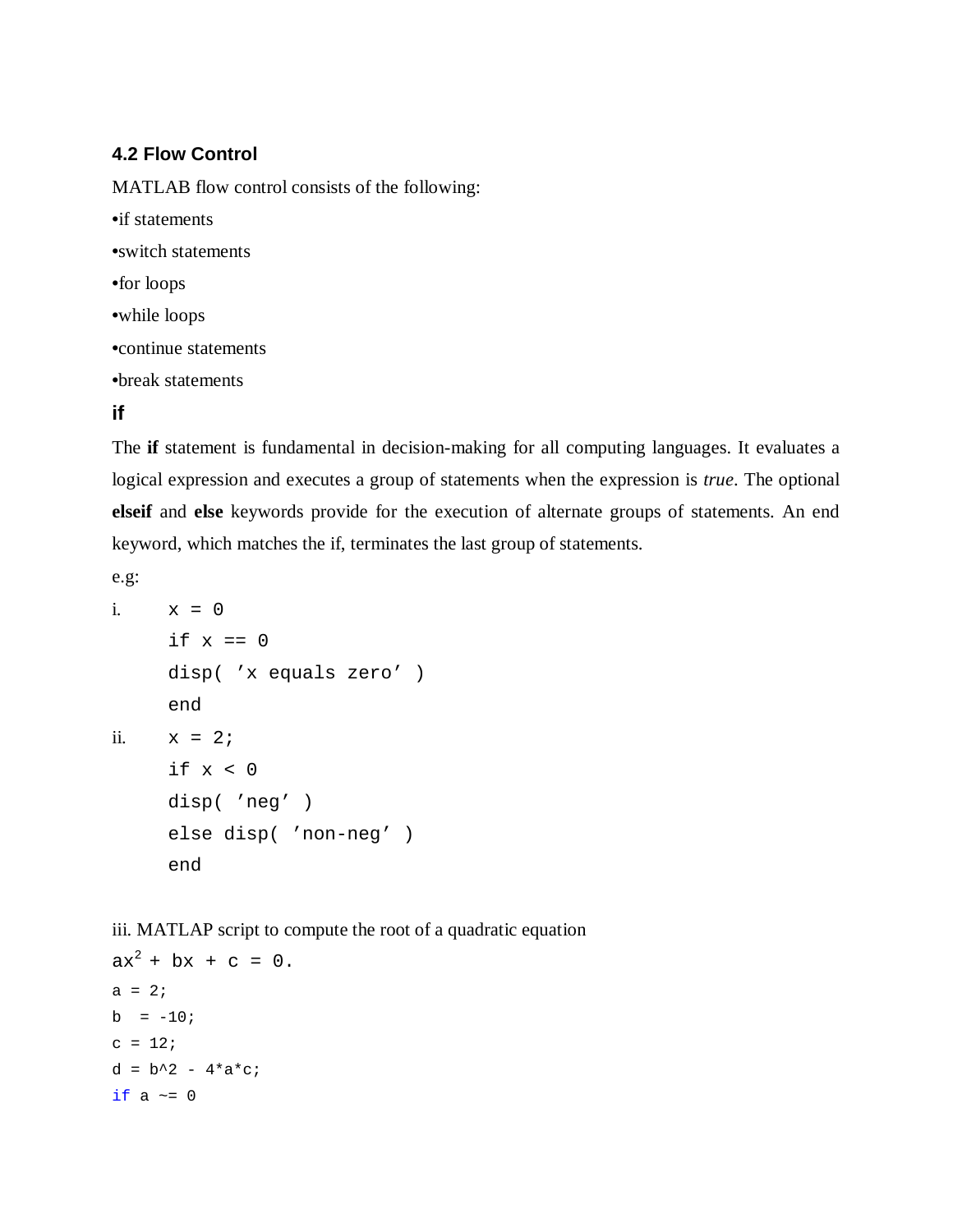```
if d < 0disp( 'Complex roots' )
else
x1 = (-b + sqrt(d))) / (2*a)x2 = (-b - sqrt(d)) / (2*a)end % first end 
end
```
### **switch**

The **switch** statement executes groups of statements based on the value of a variable or expression. There must always be an end to match the switch.

e.g:

```
d = floor(10*rand);switch d
case {2, 4, 6, 8}
disp( 'Even' );
case {1, 3, 5, 7, 9}
disp( 'Odd' );
otherwise
disp( 'Zero' );
end
```
## **for**

The **for** loop repeats a group of statements for specified number of times. A matching end delineates the statements.

```
i. for n = 3:32
     r(n) = rank(magic(n));end
     r
ii. for i = 1:m
     for j = 1:nH(i,j) = 1/(i+j);end
     end
```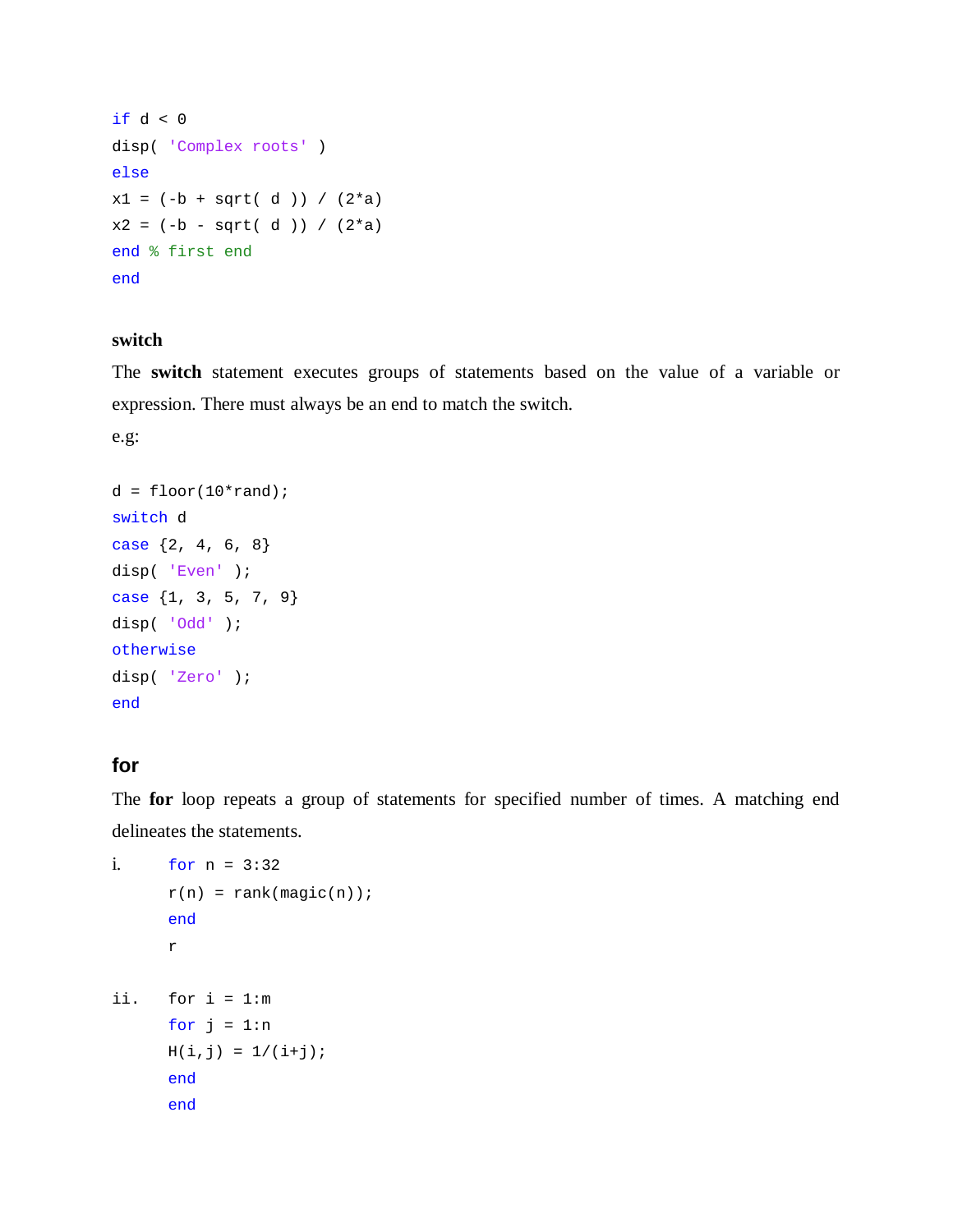## **while**

The **while** loop repeats group of statements indefinite number of times under logical control condition. A matching end delineates the statements.

A complete program illustrating while, if, else, and end, is written as:

```
a = 0; fa = -\text{Inf};b = 3; fb = Inf;
while b-a > eps*b
x = (a+b)/2;fx = x^3 - 2*x - 5;if sign(fx) == sign(fa)a = x; fa = fx;
else
b = x; fb = fx;
end
end
x
```
### **continue**

The continue statement passes control to the next iteration of the **for** or **while** loop in which it appears, skipping any remaining statements in the body of the loop. In nested loops, **continue** passes control to the next iteration of the **for** or **while** loop enclosing it.

```
fid = fopen('magic.m','r');
count = 0;while ~\text{-feof}(fid)
    line = fgetl(fid);if isempty(line) | strncmp(line,\sqrt[8]{7}, 1)
          continue
     end
    count = count + 1;end
disp(sprintf('%d lines',count));
```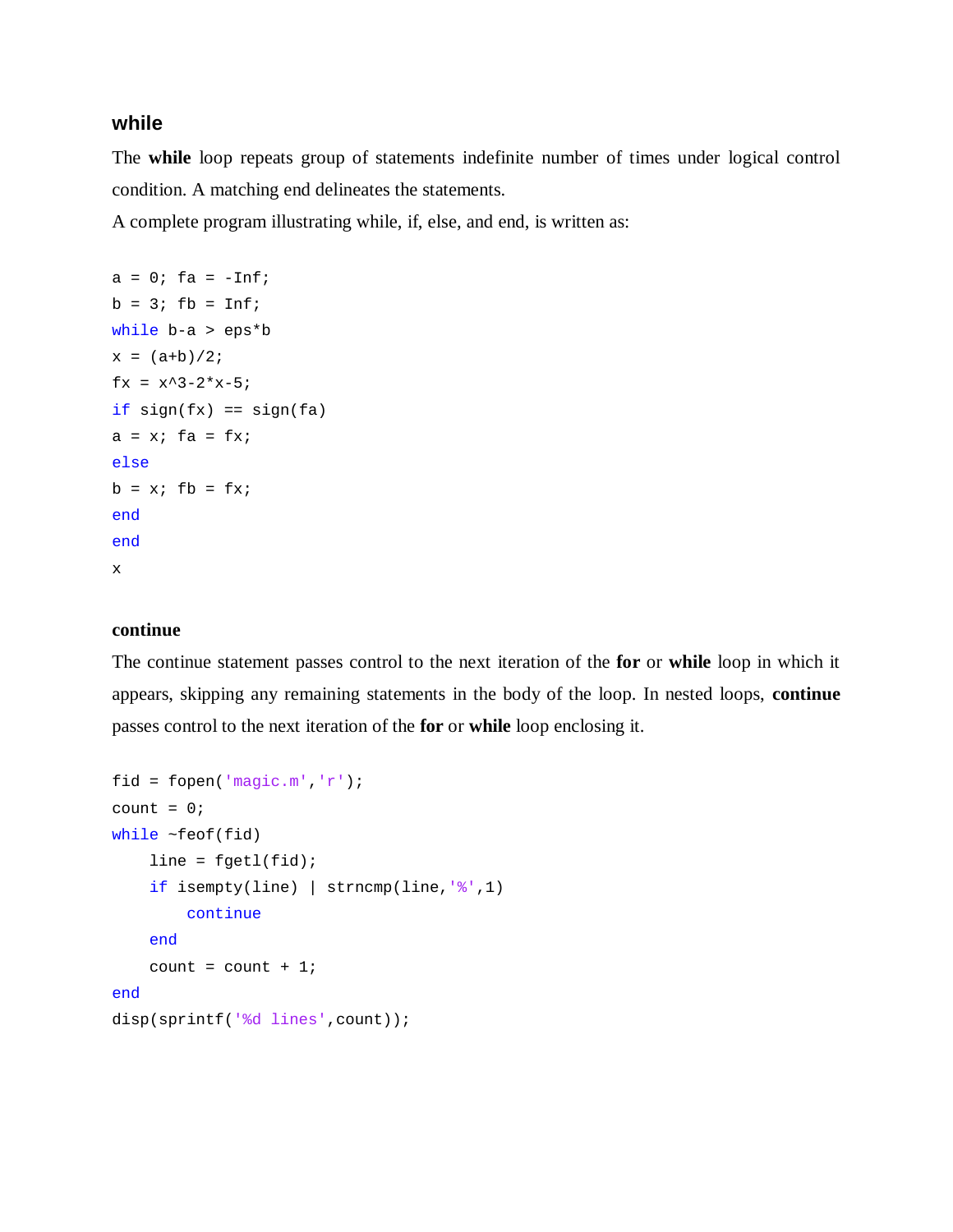### **break**

The **break** statement lets allow early exit from a **for** or **while** loop. In nested loops, break exits from the innermost loop only.

```
a = 0; fa = -\text{Inf};b = 3; fb = Inf;while b-a > eps*b
x = (a+b)/2;fx = x^3 - 2*x - 5;if fx == 0break
elseif sign(fx) == sign(fa)a = x; fa = fx;
else
b = x; fb = fx;
end
end
```
#### **4.3 Function of Functions**

A class of functions, called "function functions," works with nonlinear functions of a scalar variable. That is, one function works on another function. The function functions include:

**•**Zero finding

**•**Optimization

**•**Quadrature

**•**Ordinary differential equations

function  $y = \text{humps}(x)$ 

 $y = 1. / ((x-.3).^2 + .01) + 1. / ((x-.9).^2 + .04) - 6;$ 

Evaluate this function at a set of points in the interval  $0 \le x \le 1$  in command window as follow:

```
>>x = 0: .002:1;
```
 $>>y = \text{humps}(x);$ 

Then plot the function with

```
plot(x,y),title('Polyfunction'),xlabel('x'),ylabel('y')
```